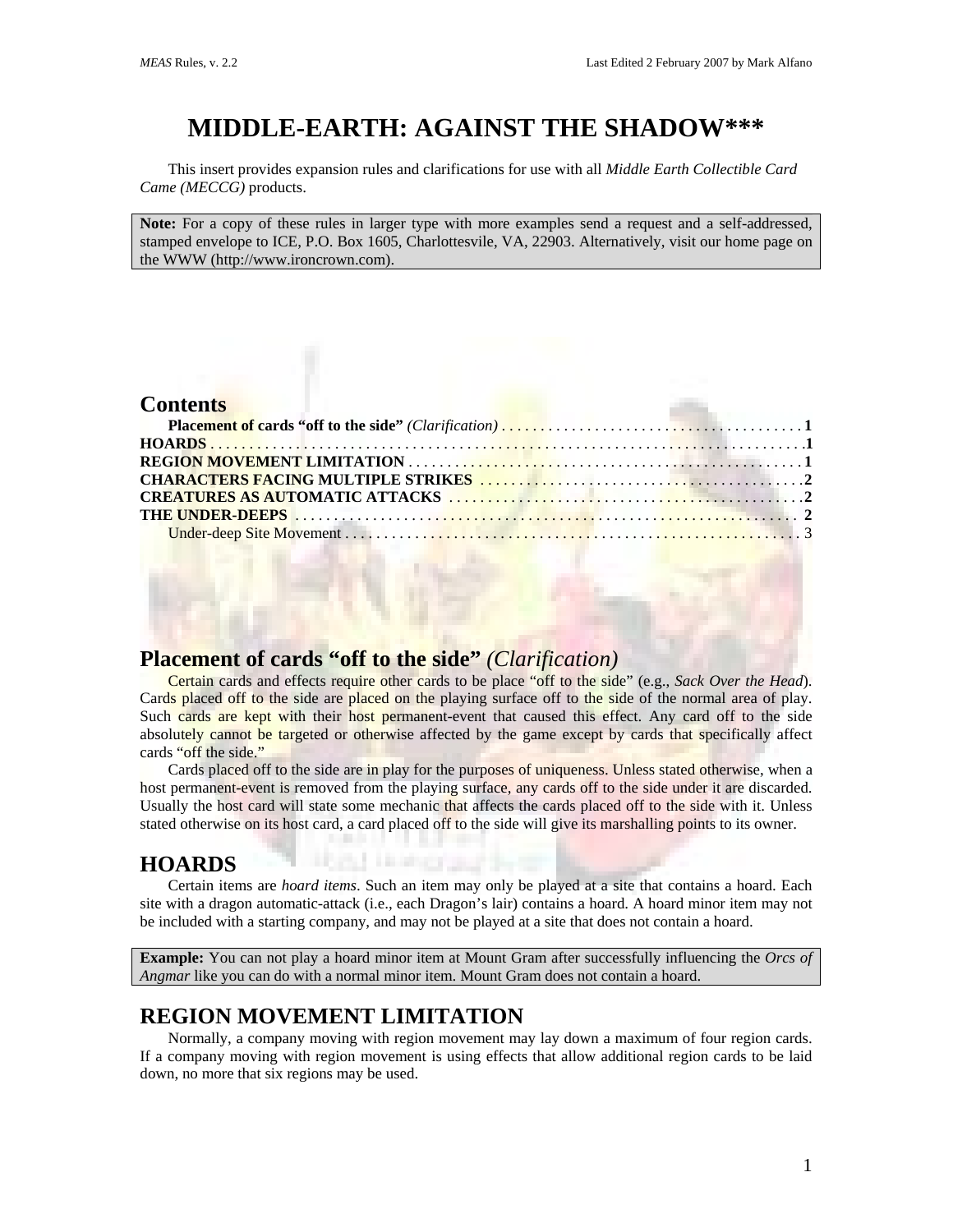$\overline{a}$ 

# **CHARACTERS FACING MULTIPLE STRIKES**

Certain effects allow a character to be assigned more than one strike from a given attack. Such a character must face a strike sequence for each strike he is assigned to face. If a character is tapped or wounded following one of these strike sequences, he must then accordingly modify his prowess for any following strike sequences. If a character is eliminated or otherwise removed from play before he has faced all of his assigned strikes, those strikes he has yet to face are then considered successful (i.e., they have no further effect). $1$ 

# **CREATURES AS AUTOMATIC ATTACKS**

Any hazard creature you play as an automatic-attack is discarded if defeated — it is not placed in your opponent's marshalling point pile.

# **THE UNDER-DEEPS**

**Note:** Created by streams of molten rock and expanded by geothermal eruptions of super-hot gas, the Under-deeps are a result of a combination of natural and supernatural forces. The hand of Morgoth joined what was once a collection of sundered cavern complexes. His greater servants used this maze of tunnels and chambers to travel surreptitiously throughout Endor.

Although Endor changed during the Elder Days, the core of the Under-deeps survives. Though travel between the underground sites is now difficult, if not impossible, for all but the greatest (and luckiest) explorers [sic.]. Blocked or twisting away from their original course, the Under-deeps seem broken. Junctions and strongholds seem lost. Many appear as simple caves or side passages, no longer resembling their past grandeur. Others lie hidden behind veils of rock. Nearly all are still there, though, awaiting discovery – as is their creator.

An Under-deeps site card has "Under-deeps" in the section that normally gives a site's region, and its name contains ". . . -deeps" or "Under-. . . " An Under-deeps site is just like any other site with the following exceptions:

- Unlike other sites, each Under-deeps site is **not** considered to be in a region instead it is located below another site, called the Under-deeps site's *surface site*.
- Instead of a nearest Haven, each Under-deeps site lists all of its "Adjacent Sites." Each Underdeeps site is adjacent to its one surface site and a number of other Under-deeps sites. The first adjacent site listed is always the Under-deeps site's surface site.
- *Eagle-mounts* and *Gwaihir* cannot be used to move to or from an Under-deeps site.
- A company moving to and/or from an Under-deeps site has no site path. So, hazards may only be played keyed to the company's new site.
- An environment card that changes site type (e.g., *Choking Shadows*, *Quiet Lands*, etc.) cannot be used to change the site type of an Under-deeps site.
- You may not consider marshalling points associated with a company at an Under-deeps site for the purposes of calling the Free Council or the Audience with Sauron.
- Normally, when you successfully play an item, faction, ally, or information at a site, the site card is tapped and one additional character may tap to play a minor item. At an Under-deeps site, you can play any item playable at the site instead of this minor item.

**Example:** Asternak taps and plays *High Helm* (a major item) at The Under-grottos and the site taps. At this point, Dorelas could only tap to play a minor item at a non-Under-deeps site. But The Under-grottos is an Under-deeps site, so Dorelas can tap to play anything playable at The Under-grottos: a minor item, a major item, or a gold ring. He taps and plays a *Gold Ring That Sauron Fancies*.

<span id="page-1-0"></span><sup>1</sup> **NOTE: This rule does not appear as such in the rules insert with the booster packs. This rule is correct and should be considered as though it were printed in the rules insert.**